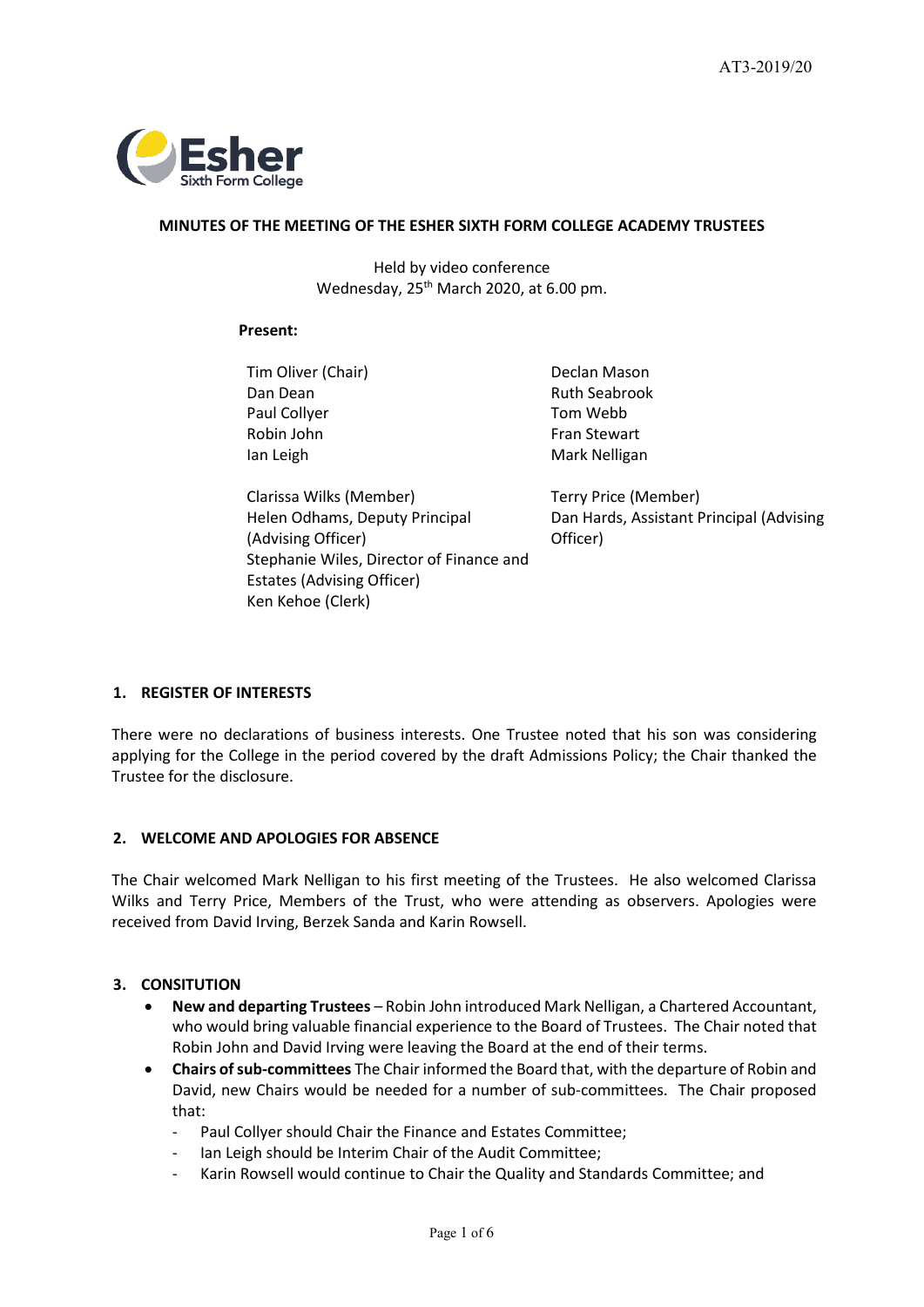He (Tim Oliver) would act as interim Chair of the Strategy and Policy Committee.

The Board agreed the Chair's proposal.

• **Vice-Chair of the Academy Trust -** The Chair noted that it was open to Trustees to stand for this role and if there were more than one nomination, then, in normal circumstances, a secret ballot would be held. There had been no nominations since the last Board meeting and the Chair asked if any Trustee wanted to stand for the role. He wanted to propose Paul Collyer, with the latter's consent. There were no other nominations.

The Board agreed Paul Collyer's appointment as Vice-Chair.

- **Clerk to the Academy Trust –** The Chair informed the Board that Ken Kehoe had been appointed Clerk.
- **Tim Oliver –** The Chair informed the Board that he had been re-appointed by Elmbridge Council for a second term. This meant that there would now be a vacancy when David Irving stood down. An external recruitment exercise was being carried out but, as yet, there had been no applications, and the exercise was being extended until  $20<sup>th</sup>$  April. In discussion, the Board asked that the Clerk identify if there would be any further vacancies in the near future that could be filled by the current recruitment exercise, and that the Deputy Clerk see if the potential candidate identified by Paul Collyer would still be interested in joining.

**Action: The Clerk** to identify forthcoming vacancies on the Board that could be filled through the current recruitment drive.

**Action: The Deputy Clerk** to approach Paul Collyer's suggested potential candidate to determine his interest**.**

# **4. MINUTES OF THE LAST MEETING**

The minutes of the previous meeting on 11 December 2019 were approved as an accurate record. The minutes are to be signed at the next available opportunity.

# **5. MATTERS ARISING**

- **Articles of Association** The Board reviewed the Articles of Association. There were no further comments.
- **C2-001 –** Disaster Management Strategy to be placed on Trustees' portal. **Action completed**.
- **C2-002 – Text of target 3 of QIP** 2019-20 to be amended to require updates on results and outcomes on a subject by subject basis to be given to the Quality and Standards Committee. **Action completed.**
- **C2-003.** Trustees to assess whether they required a college email address. **Action completed**.
- **C2-**004 Clerk to make minor amendment to Trustee's Code of Conduct. **Action completed.**
- **C2-005 –** Clerk to amend the "Trustees Information required for Companies House Filing" form. **Action completed**

# **6. PRINCIPALS'S REPORT**

The Principal gave his report to the Board and highlighted the following points: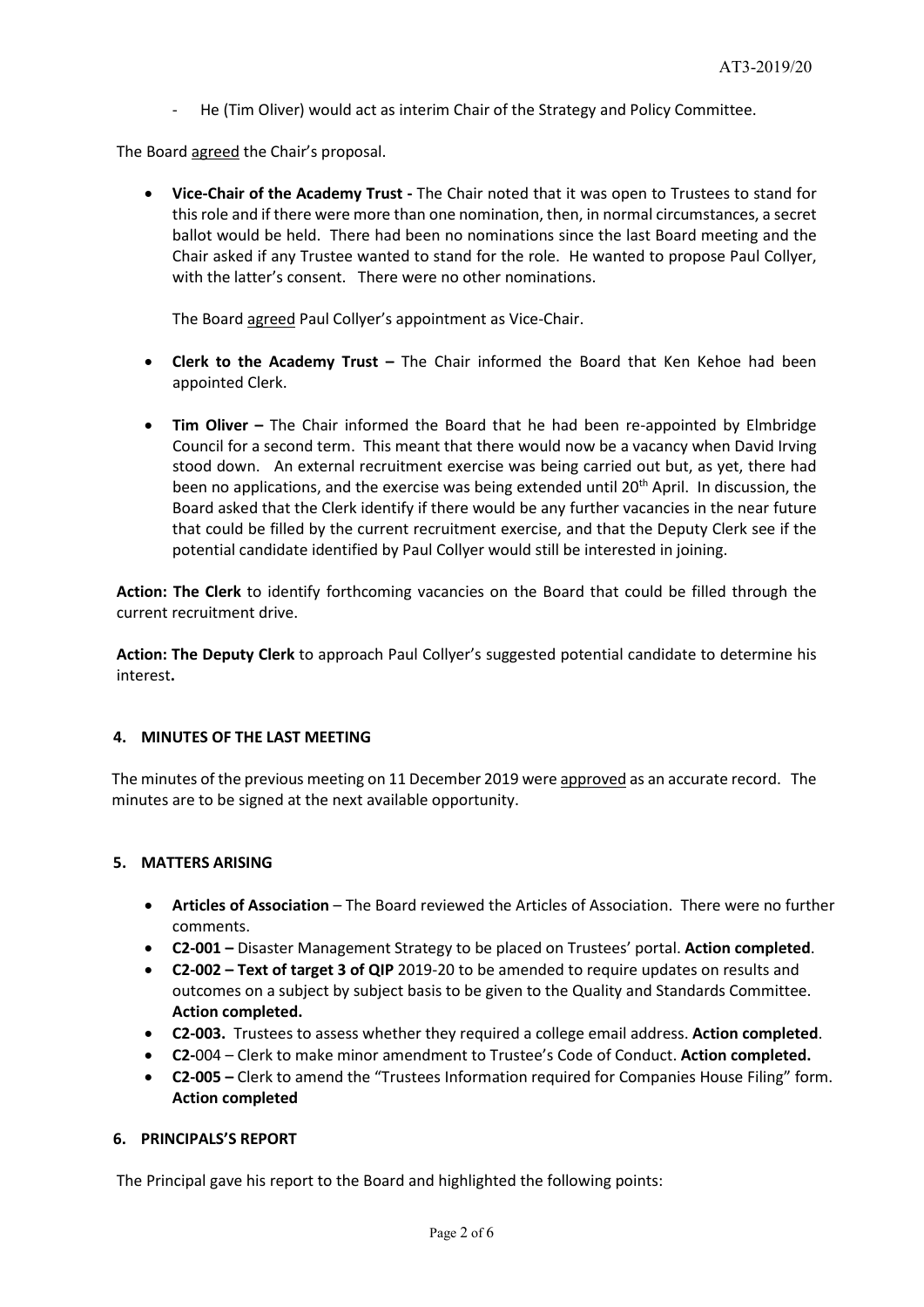# **Industrial Action**

• A new pay offer had been made to staff and, in a hopeful sign, the union had withdrawn their ballot for further industrial action. The pay offer was within the envelope that the Trust had budgeted for.

# **Covid 19 Response**

- The Principal outlined for the Board the steps that he and the rest of the staff had taken since the beginning of March to prepare for the Covid 19 outbreak and, in particular, to continue delivering the curriculum and supporting the students. In discussion, the following points were made:
	- o The Deputy Principal stated that the Teaching and Learning approach was focussed on keeping the students engaged, particularly the 6.2 cohort who now had no examinations to prepare for;
	- o When the Government gave advice on how examination grades would be determined, the senior leadership team would need to determine the College's response and then communicate that to pupils and parents;
	- o The Head of Student Services informed the Board that the College had 17 EHCP students and 11 Social Worker students. They had all been informed that they could come into College during the lock down but over the previous three days no one had taken up the offer. The Student Services team were, however, in contact with these students at least once a week.
	- $\circ$  PR3 meetings are currently planned for every student via the web. The Nurses and Mental Health support were managing their caseload virtually**;**
	- o The Director of Finance and Estates reported that the contractor for the new build had now closed the site and that she was now looking at the timeline to see if the new class rooms would be open by the second week in September. There was a significant risk that they would not be ready. Contingency planning had begun.
	- o The Director also informed the Board that the new Dance Studio building would be delayed for a year. She had confirmed that the CIL award would still be available. A Trustee noted that the planning function of the local authority was effectively suspended and that any new applications would probably not be considered before September or October.
	- $\circ$  The Principal stated that there were longer term risks caused by the crisis. In particular, there could be an impact on student and teacher recruitment as they may have to postpone the Introduction Day and they were having to carry out interviews virtually.
- The Trustees applauded the work of the Principal and his team in preparing for the Covid 19 crisis. They asked what arrangements had been put in place for those students on Free School Meals. They were informed that Bursary/FSM payments would be made by BACS transfers. The Trustees also asked whether the College should procure some external support for Daniel Loughlin in view of the increased workload. The Principal explained that it would impose an additional burden as any external support would need to be brought up to speed.
- In light of the Principal's Report, the Trustees agreed that:
	- $\circ$  The College site should be closed until further notice, subject to requests from students in need of support;
	- o The Open Evening, scheduled for July, should be postponed until the Autumn term.

# **Finance**

• The Director of Finance and Estates took the Board through the financial report. She noted that the forecast included the 2018/19 pay increase but that the original budget had not, due to an oversight. She also drew the Board's notice to the inclusion of the business rates of £49k on both the expenditure and income sides of the accounts; the College had been able to reclaim the Rates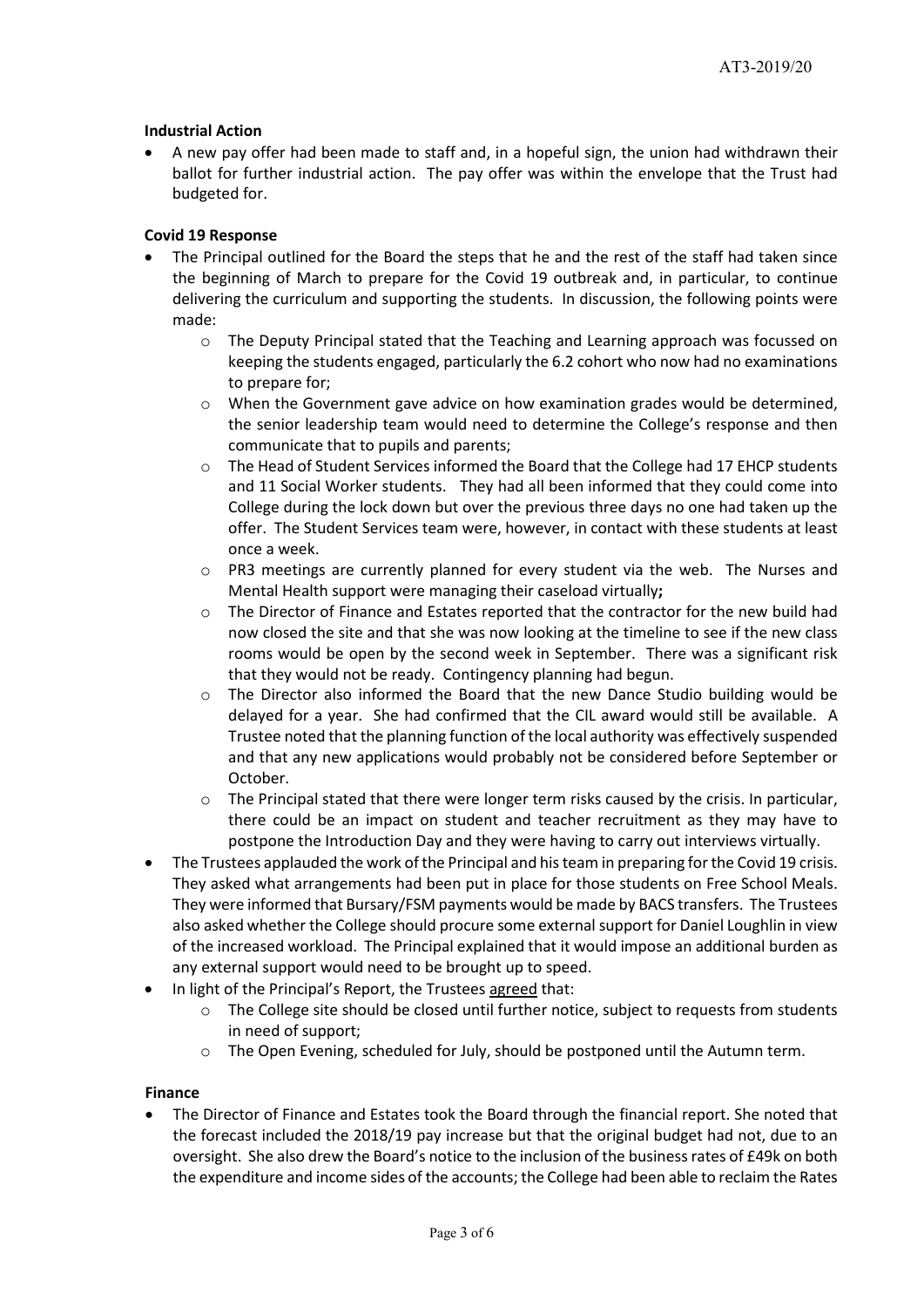only because of its Academy status. The financial reports would form the basis of a return to the ESFA. In response to a question from a Trustee, the Director noted that the principle loss of income following the closure of the College was loss of Adult Education and letting income but that this was less than 1% of the income stream.

The Board approved the finance report.

## **Review of QIP**

- The Deputy Principal took the Board through the QIP, highlighting where the closure of the College would impact on the delivery against targets. In discussion, the Trustees:
	- $\circ$  questioned how the quality of teaching was being maintained in the new way of working. The Deputy Principal explained that Divisional Directors were in close touch with Departmental Heads to check delivery and setting up good practice guides. Teachers that were ill had to inform their Head of Department. The College is also going to carry out a Staff Survey to see if extra training is needed. The Trustees were re-assured by the actions that were being taken. The Principal noted that the College's interactive experience was ahead of many other schools and colleges.
	- $\circ$  Asked whether the introduction of the Student Alumnae work stream had been parked, the Deputy Principal noted that much of the Alumnae work was paused but that some was still going on.

## **Student Union**

• The Trustees noted the Student Union report. The Principal informed the Board that the 20<sup>th</sup> March event for prospective candidates had been cancelled and the election of new officers postponed as a result of the crisis.

# **7. ADMISSIONS POLICY 2021**

The Principal introduced the proposed Admissions Policy for 2021. The Policy was largely unchanged except for clarification of the definition of "Looked After Children". The Policy had been considered by the Strategy and Policy committee.

The Board approved the policy subject to the word "Corporation" being replaced in the final bullet of page 1. The Board also delegated to the Principal the power to amend the dates in the policy in light of the on-going Covid 19 crisis.

**Action: The Principal** to remove the word "Corporation" from the Admissions Policy and to amend the dates given in the Admissions Policy, as necessary, in light of the Covid 19 crisis.

## 8. **MEMBERS TERMS OF REFERENCE**

The Board considered the draft Members' Terms of Reference. In discussion, the following points were made:

- It would be for the Board to recommend Auditors but for Members to approve;
- The order of the duties of Members should be consistent with the Scheme of Delegation, and the duty of holding Trustees to account should be shown as the first duty;
- The Terms of Reference did not set out a maximum term for the Members; this should be reviewed.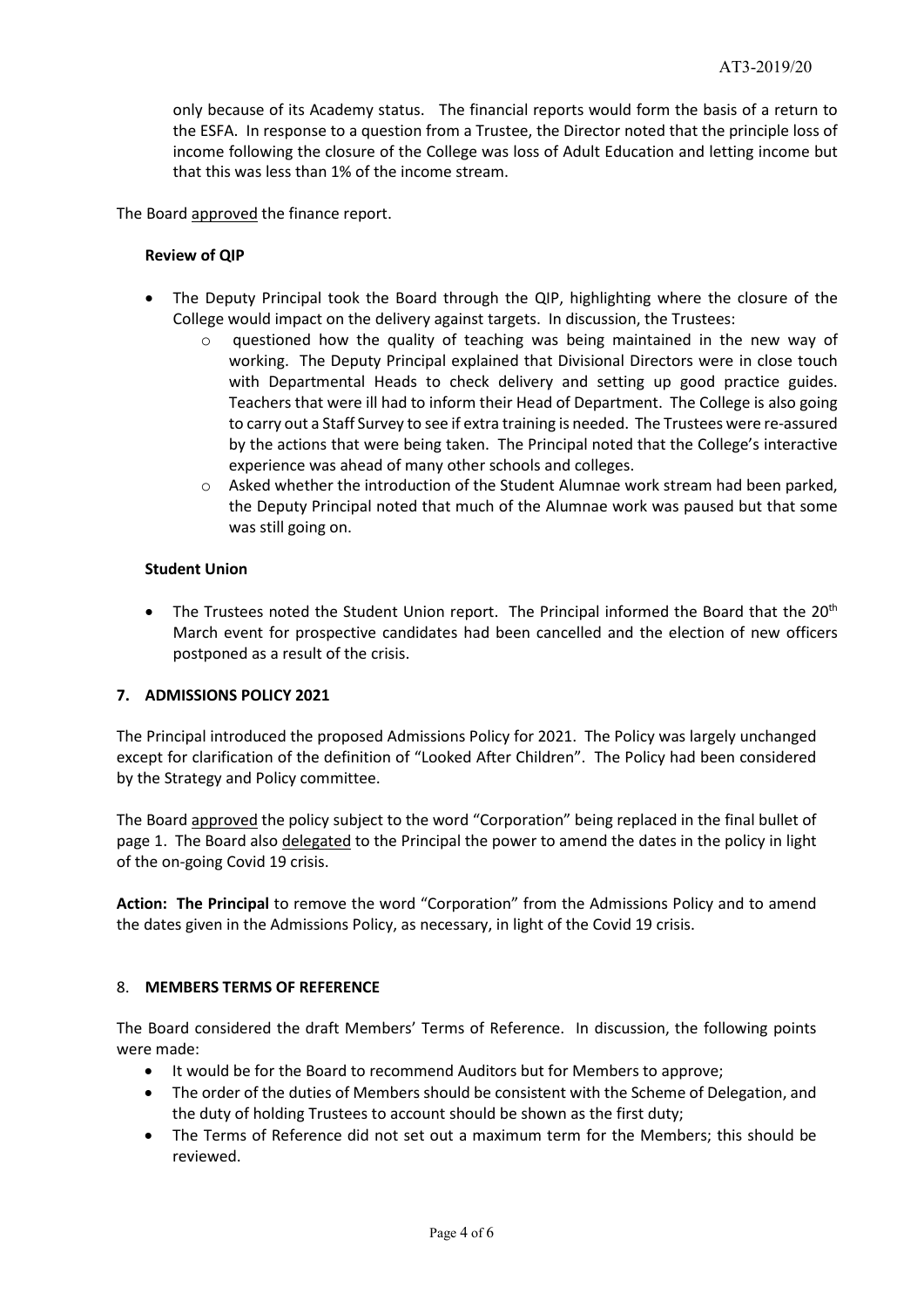The Board agreed the Terms of Reference should be amended in light of their discussion and Members should be invited to consider whether it would be appropriate to set time limits on their terms of office.

**ACTION: The Principal** to amend the draft Terms of Reference, taking account of the Board's discussions, before the draft is considered by the Members.

**ACTION: The Chair and the Principal** to invite the Members to consider whether they should set term limits.

# **9. SCHEME OF DELEGATION**

The Board considered the draft Scheme of Delegation. In discussion, Trustees asked that the text on the duties of Members should be consistent with the Terms of Reference and expressed concern that the Scheme, as drafted, allowed the Board to delegate all of its functions. It was noted, however, that the provisions of the Scheme were consistent with the Articles of Association and that the Board of Trustees itself would have to approve any delegation of powers.

**ACTION:** The **Principal and the Clerk** should review the powers of the Board to delegate its functions, set out in the Articles of Association and the Scheme od Delegation, and provide advice on possible amendments.

## **10. REPORT BACK FROM COMMITTEES**

Robin John updated the Board on the Finance and Estates committee. He noted that the financial position of the Trust was good but that it was important to remember that the position could change and that going forward the Trust should continue to be tight on cost control.

On Strategy and Policy, the Chair said that the Trust should review the appeals process for examination results in light of the Covid 19 crisis.

**ACTION: The Principal** to review the students' appeals process for examination results.

The Principal informed the Board that his paper on future student numbers, that had been considered by the Strategy and Policy committee, had now been placed on the Trustees' portal.

## **11. LINK GOVERNOR REPORTS**

There were no reports to consider.

## **12. ANY OTHER BUSINESS**

The Chair wanted to thank, on behalf of all Trustees, Robin John and David Irving for their long and dedicated service. Robin John said that it had been a great privilege to work for the College.

## **13. DATE OF NEXT MEETING: Wednesday 8 July 2020**